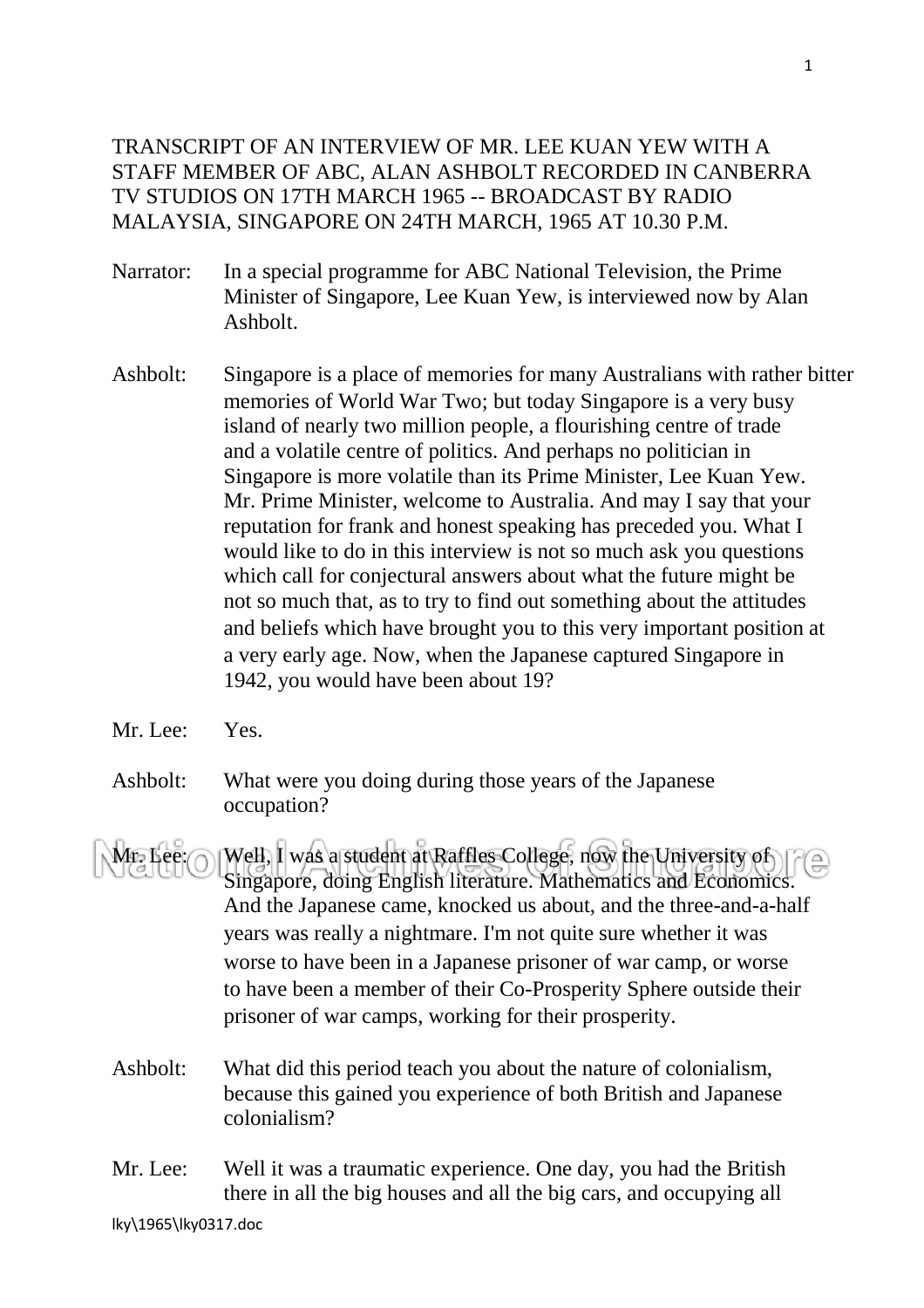the big shops and streets in town, and we believed, or were led to believe, that the British were there because they were superior. They knew how to govern our people with innate greater ability. And, if we wanted to govern ourselves, it might take a few hundred years and we might then learn how to do it about as well as the British, or nearly as well. In about two weeks of fighting - there wasn't much fighting, either, there was a lot of running – we discovered that this superiority was really the capacity to use guns and to frighten the other chap. And, in a matter of days, Japanese officers were installed in all the big desks where the British officers were. And the first lesson we learned was that if we wanted to look after our own affairs and run it for the benefit of our own people, then we should begin to organise and assert our own collective self.

- Ashbolt: Do you think there is a sense in which the Japanese could be said to have liberated Asia from European colonialism?
- Mr. Lee: Well, yes, in a way they accelerated the process. They made it very difficult for either the British, the Dutch or the French to drag the process out over decades. Once you've broken the spell it's very difficult to re-establish your dominance, and three-quarters of the technique of colonial government is the spell you cast over subject peoples. You make the slave not only behave like a slave by force, but you are supreme and the slave thinks he is a slave - you know, that he is inferior, that he ought to serve, he ought to find some accommodation under his master's aegis.

Ashbolt: Now, after the war you went to England for university education, to Cambridge. In fact, like so many other anti-colonial leaders from Natio Asia and Africa. Did your English experience at the University serve to confirm your anti-colonial attitudes?

Mr. Lee: Well, I would say yes; but the important thing had already happened when the Japanese came in. Three and a half years of that. We decided, we discovered then that however well-meaning you can get a British administrator or a British Government to be, in the last analysis a colonial government must act in accordance with the interests of the metropolitan power. If Singapore is not worth holding, or Malaysia is not worth holding, we can't expect the British to bleed themselves to death for our freedom. And what Britain in my four years there did for me was to confirm certain beliefs that perhaps, since the British are the people most likely to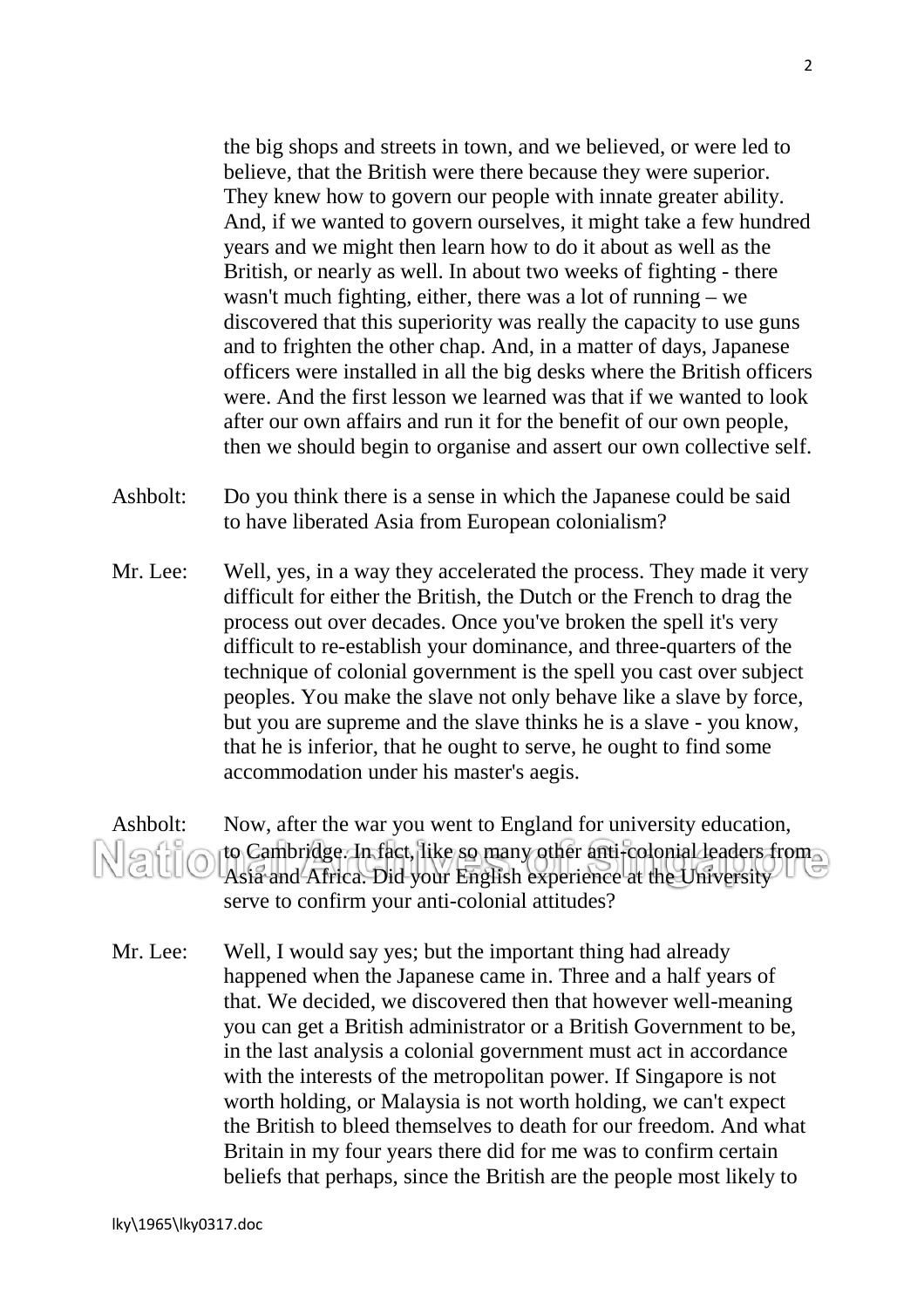gracefully withdraw from an already untenable position, our job then became that much easier in that we need not have to go through the whole gruesome process of revolution, but just to create an untenable position.

- Ashbolt: Well of course, during the years you were in Britain, Britain was in fact giving up many of her overseas colonies. But in 1950 - this was the year you returned to Singapore you made a speech to the Malayan Forum in which you said that Malaya was the only remnant of colonial imperialism left in Asia, surrounded by new Asian national States. Why do you think this was so? Why do you think that the British left Malaya to the last, as it were? Was it because of the Communist emergency, this is the common excuse, or was it because Britain regarded Malaya as the key to her commercial interests in Asia?
- Mr. Lee: I don't think it was Malaya, really. It was more Singapore, isn't it? This was the last foot-hold for a British presence in Asia. The other countries had become independent - India, Pakistan, Burma, Ceylon. The British had bases in Ceylon, In Trincomalee. Malaya, I think the British were reasonably resigned to giving up. But in 1945 and 1946, when they returned with the British Military Administration, they served Singapore from the rest of Malaya. And that was not done by accident. And Singapore, as island 212 square miles, economically and geographically linked with Malaya, being served politically, couldn't have been for unimportant reasons. And therefore we came to the conclusion that whatever Britain intended to do with Malaya, she would like to stay on in Natio Singapore for as long as she could. I think that assumption was reasonably correct.
	- Ashbolt: Well, this leads me to another question. You know that you hear often expressed in the West that Malaysia is fundamentally a British conception. Now, you know better than I do the nature of British imperialism, and you know that when the British are withdrawing from a colony, you know the manner in which they do it. They try often partition, as they did in India, or they create an artificial State like the Rhodesian Federation - something of that sort. To what extent were the British responsible for the concept of Malaysia?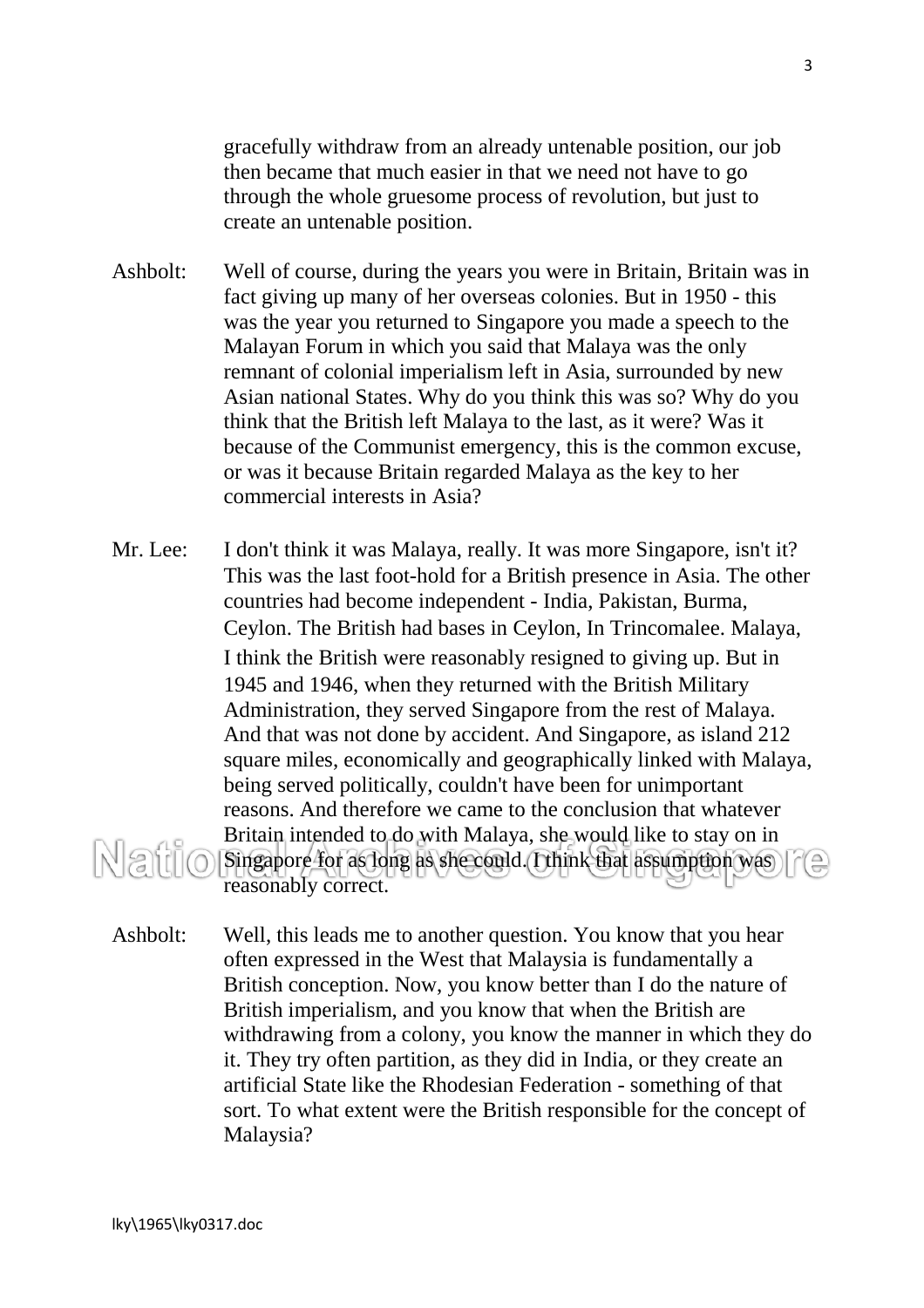- Mr. Lee: The concept of Malaysia, the idea of the Borneo territories together with Singapore and the Peninsula Malaya, coming together; well, many people have talked about it. Malcolm MacDonald, for one, former Governor-General. But I do not think the British set out to create this as part of a definite objective of policy to implement Malaysia. They had secondary ideas like having a Borneo Federation of Sarawak, North Borneo and Brunei. And the whole idea, to my mind, looking back over these years, was that they would have Malaya, a Federation, Borneo, another Federation, and Singapore indefinitely a self-governing dominion with sovereignty and the British bases there as of right, helping to look after peace and stability in the area.
- Ashbolt: How long do you think the British bases will be in Singapore?
- Mr. Lee: As of now, from now?
- Ashbolt: Yes.
- Mr. Lee: It's very difficult to... Well, you told me at the beginning that you were not going to ask me any speculative questions. But this is a bit of speculation.
- Ashbolt: Well, let's put it in another way. You would like I presume to get rid of the British bases, and get rid of British influence in Singapore and in Malaysia.

Mr. Lee: I don't think it's a simple question of wanting to get rid of the British bases and influence in Malaysia. May I put it in a more Natio personal way. First, as a Malaysian, I would like to be able to live my own life, in my own country, build my own prosperity to the best of my people's ability, and by myself. I don't want to be absorbed by Indonesia, let alone domination or conquered by her. I don't want to get involved in big power conflicts which will bring Indian or Chinese armies into Malaysia. We just want to be ourselves. We believe, not without good reason, that we can have a reasonably happy and contented society doing quite well. Now, if British bases interfered with that objective, then we would find all the reasons why the British bases should go. Unfortunately, with the formations of Malaysia, we discovered that our neighbours had very unattractive designs as to what their neighbours should be. And the problem now is, how do we ensure our own independent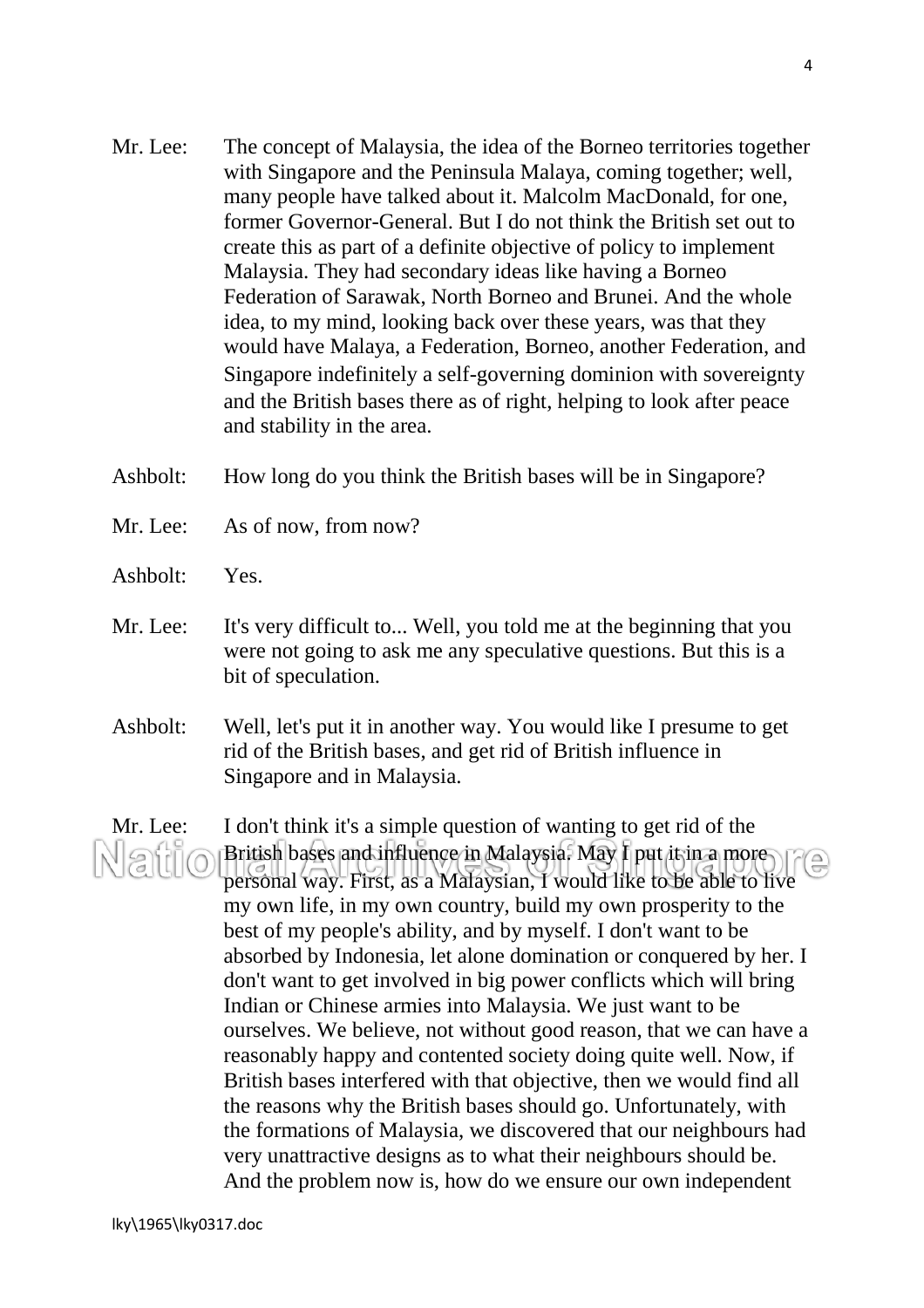existence in our own way without interference from our neighbour. And the British bases help. And for as long as British bases in the region, a British presence in the region, enables us to carry on being ourselves, it's all right with us.

- Ashbolt: You're speaking now of your own independent Malaysian existence.
- Mr. Lee: Yes.
- Ashbolt: And the phrase you used a few moments ago was "speaking as a Malaysian".
- Mr. Lee: Yes.
- Ashbolt: Now, you are in fact Chinese. What does it mean to you to be Chinese?
- Mr. Lee: I am not in fact Chinese. I am in fact a Malaysian. I am by race Chinese. I am no more Chinese than you are an Englishman. Were you born here?
- Ashbolt: Yes, I was.
- Mr. Lee: Well then, you can't be an Englishman, No, I can't deny my ancestry. I am not ashamed of it. But I've never been to China. I don't believe my cousins or distant relatives of whom there must be many and none of whom I know; would be thinking and feeling Natio completely different from me. I've been brought up in a different  $\sqrt{\triangle}$ milieu. I've gone through a different experience. I am concerned with the future of Malaysia, because that concerns the future of my children. They are going to live, I hope happily, in Malaysia, and I would like to make some contribution to ensure that Malaysia would offer people like my children a chance for fulfilment and constructive endeavour.
	- Ashbolt: Now, one of the difficulties about Malaysia, or the whole concept of Malaysia, is of course this problem of cultural amalgamation. Is there any historical basis for cultural or ethnic amalgamation in Malaysia? On the face of it there just doesn't seem to be, but you may have different ideas on this.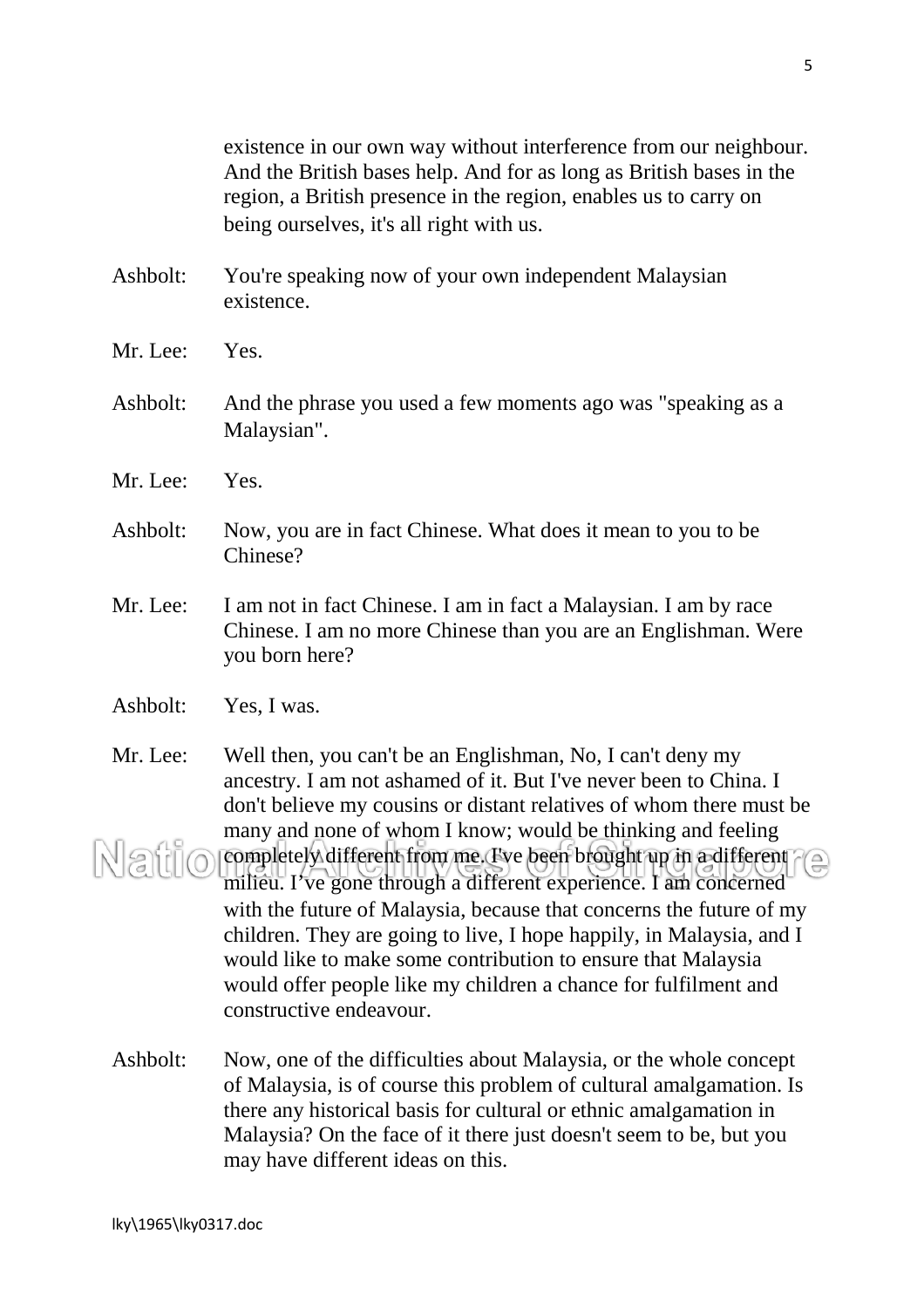- Mr. Lee: I'm sorry, but the word "amalgamation" is quite new to me. I think there are instances in history of a fusion of two peoples, two cultures, either by conquest of one over the other, conquest leading to subjugation or leading to absorption as had happened so often in Chinese history. Or, for that matter, in British history. I don't think the Englishman today is the same Englishman of King Alfred. He's gone through many different experiences, the Normans and the Danes and the Scots and the Welsh and the Irish, and now the Hungarians and the Poles and the French. He has taken in all these influences. So, I would say historically there are many instances of peoples who've come together to live in one territory and ultimately form a common milieu. And getting fused, and their culture and racial origins become more mixed. Well, I would say I'd agree with you that the problem in Malaysia is very different. Here you've got 40 per cent more or less Malays, who are Muslims, who don't eat pork and who don't marry heathens; 40 percent Chinese who eat pork, and who are not Muslims, and who will marry quite freely as they do in Bangkok and Saigon and in Rangoon, but who will not normally be converted to Islam just for the purpose of getting married. So, your racial fusion is that much more difficult. It took place during the earlier days when the first Chinese settlers came without their womenfolk, and they formed unions with local Malay women and brought up mixed off-spring, sometimes as Malays, sometimes as Chinese, sometimes as something special, the Baba Chinese, some of whom have Malay blood. But the bigger problem is this: the cultural problem. One is a product of a civilisation which has gone through all its ups downs, of floods and famine and pestilence, breeding a people with very intense culture, with a belief in high performance, in sustained Natio effort, in thrift and by nature with warm sunshine and bananas and coconuts, and therefore not with the same need to strive so hard. Now, these two societies really move at two different speeds. It's like the difference between a high-revolution engine and a lowrevolution engine. I'm not saying that one is better or less good than the other. But I'm just stating a fact that one was the product of another environment, another history, another civilisation, and the other is a product of another different climate, different history.
	- Ashbolt: Well, each can learn from the other.
	- Mr. Lee: I think so. I think it is the only way. I mean, mind you, theoretically I expect it should be possible that we could try and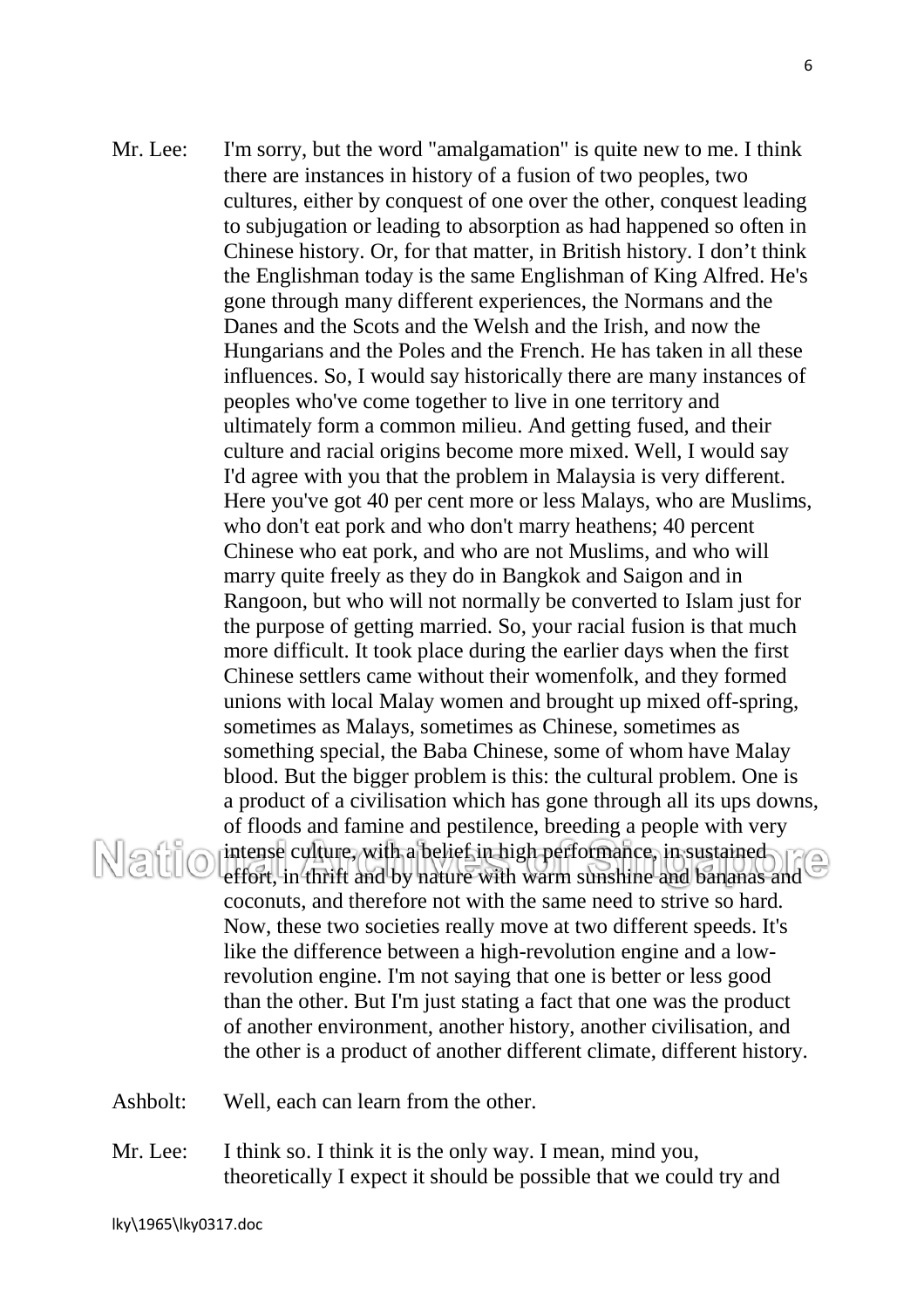run two societies, like Dr. Malan in South Africa is trying to do – the whites with the Asian civilization in the towns and Africans coming to the towns to help them in the daytime and going back to sleep in their African Bantuland at night - I don't think that's possible or desirable in Malaysia.

Ashbolt: Well let me say that I accept completely this thesis or racial and cultural fusion. I think it's an admirable aim. But isn't your basic difficulty in Malaysia, the oft-expressed fear of the Malays, of Chinese domination?

Mr. Lee: It's not possible in Malaysia. They often say that they are afraid of the Chinese dominating the Malays. Some of them say this -- some of the leaders say this for a calculated political purpose. When you say "Ah, beware, we are in danger", then people rally around you. You know, it's the sort of thing that the Indonesian President says from time to time to his own 103 million people. He says, "Ah, the Malaysians are surrounding us, ten million of them!" And so, they all rally to the President. Similarly, some Malay leaders do this at frequent intervals just to make sure that the flock is with them. But can it really happen? There are 40 per cent - well, 42 per cent - Chinese, 58 per cent are non-Chinese in Malaysia. If the Chinese tried to dominate in Malaysia, they will have a solid majority against them. That's to start with. Secondly, the 42 percent Chinese themselves are not one homogeneous solid group. There are first generation immigrants, people who are born and bred in China, about 20 percent of them, a dying, declining section of the population. Then there is the other, more important group, people born in the country who have never known China, being brought Natio up in a Malaysian milieu, sharing a common experience with Indians and Malays, Dayaks, Dusuns, Kadasans, Ibans and others, a common destiny. Sharing common trials and tribulations. When the Japanese came, the Malays suffered as much as the Chinese, the Indians, or anybody else. We went through a common experience as one people. And so the Chinese are not just one homogeneous group. Mind you, even amongst those who are born and bred in the country are those who are infected by theories of working-class revolution, the example of the Great Communist Millenium as China has shown it is possible, and their thoughts wander along other paths. But I believe the majority want to seek a common salvation in a multi-racial Malaysia.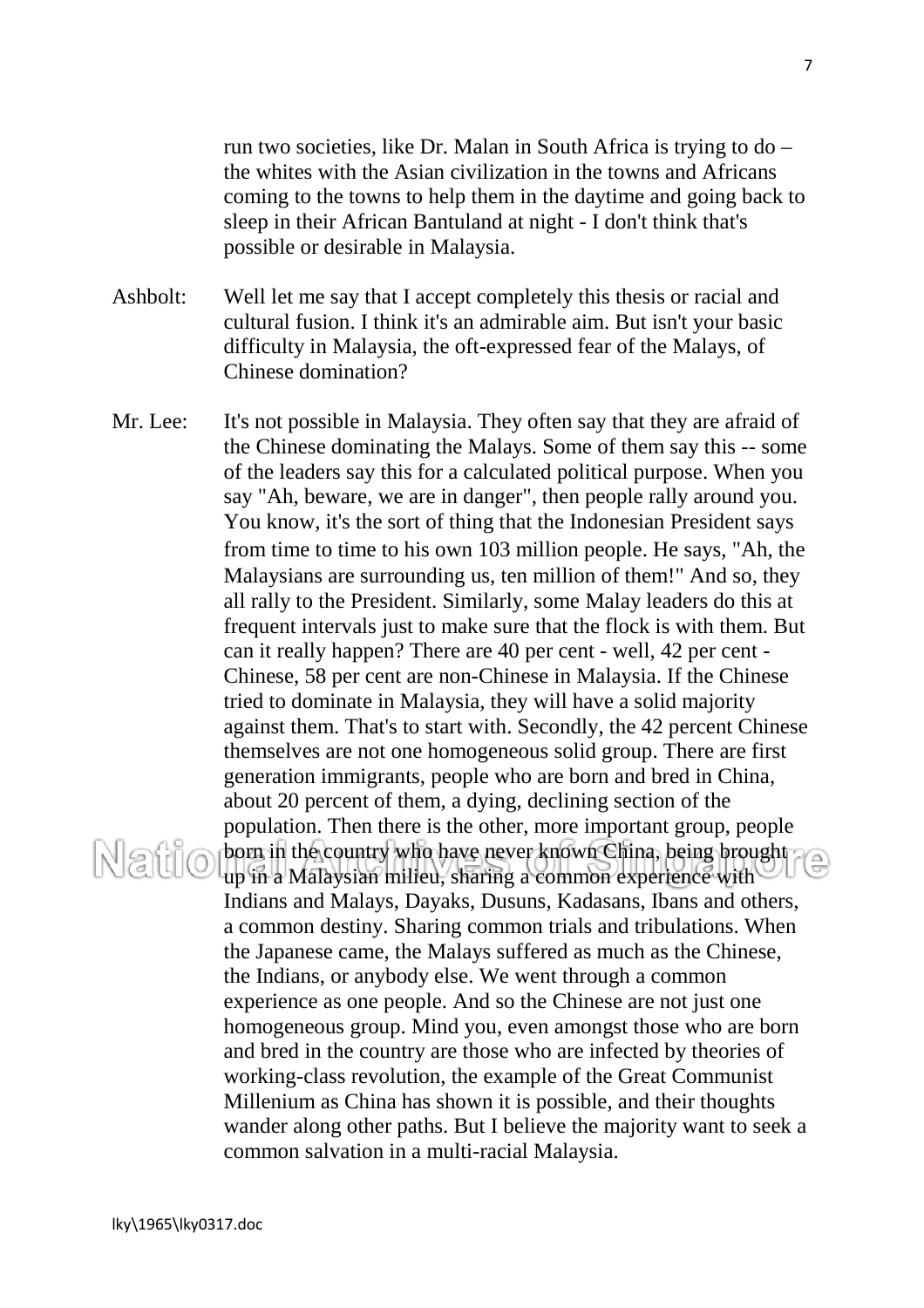- Ashbolt: Well do you think the racial riots in Singapore last year augured well for the future of the Federation because you've said yourself these riots were probably inspired by the ultras in Malaysia agitating in Singapore, how do you think you're going to overcome that problem?
- Mr. Lee: Yes it's probable the biggest set-back Malaysia suffered, and if it is repeated either the next or the time after that is might spread throughout the whole of Malaysia, not just Singapore. And then I think it would be very difficult to put the bits and pieces together again. Because once you've got a people through an agonising experience like that, and reason and compassion and humanity disappear, and people act like animals and the brown ants try and eat up the yellow ants and the yellow ants try and beat off the brown ants, well then you don't quite so easily get back to where you were. I think the hope lies in the fact that we are not the only people conscious of the danger. I mean it is not just the leadership in Singapore, but I think the leadership in Malaya, in Sabah, in Sarawak, are all equally anxious as to the dangers inherent in this. And the answers, really, is to try and find common ground against our common enemy who are trying to exploit these cultural and racial and linguistic difference which exist. What we require really is a lot of patience and a great deal of tolerance and time can heal a lot of things and produce a climate in which such things can never be allowed to happen again.

Ashbolt: I wonder if we could turn for just the last few moments to your own Government in Singapore, which you describe I think as non-Communist rather than anti-Communist. Is this deliberate? Mr. Lee: Oh yes, it's more than deliberate, I hope it conveys something. You know, the tendency in the West is to classify the people into two groups; the European and Communist groups. To emerge in Singapore, as they were able to find in Malaya, I think we wouldn't have emerged in Singapore quite frankly; not that they chose us to emerge, but there was no choice. They had to fight one evil at one time, and the evil then was the danger of a Communist take-over. So any other group which didn't share beliefs in a Communist dictatorship was better to them than the Communists. Therefore they allowed free play amongst the other, and so we emerged. But

we are non-Communist in a very fundamental way, and as

lky\1965\lky0317.doc